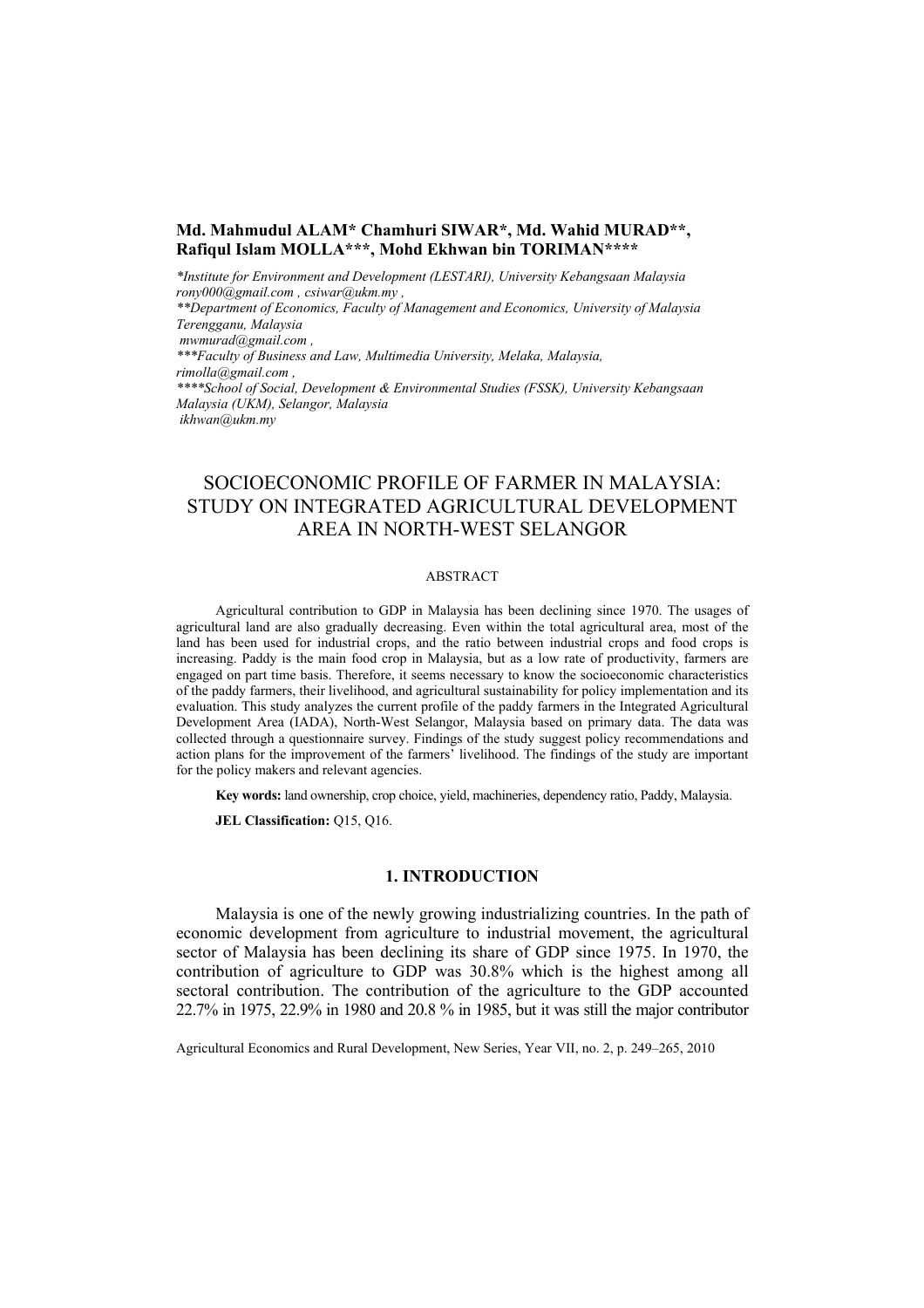in GDP. In 1990, agriculture became the second largest sector contributing 18.7% to the national GDP. In 1995, the contribution of agriculture to the national GDP further declined to 13.6%, but it remained as the second largest sector in the economy. The contribution of the sector continued to decline to 8.9% in 2000 and 8.2% in 2005. While the agriculture sector was losing its importance to the national economy, services and manufacturing sectors have taken the first and second highest contributing roles respectively, placing the agriculture as the third engine of economic growth in the country

Use of land by Malaysia's agriculture also continues to decrease due to the country's rapid economic development, which occupies more agricultural land mainly for housing, business, and industrial purposes. Since 1960 until 2005, the land use for industrial crops is increasing while it is decreasing for food crops. It just means that the major part of agricultural land is being used for growing industrial crops and that importance of growing food crops continues to decrease. In 1960, for example, land use for food crops accounted for 31.5% of the total agricultural land in Malaysia, while it has decreased to 16.3% in 2005. Among the industrial crops, palm oil sector accounted for the largest share of the total land utilization in the country. Agricultural land use by the palm oil sector has significantly increased over the last five decades with only 2.1% in 1960 to 63.4% in 2005. This just reveals the facts that palm oil production has been getting more importance and contributing significantly to the national economy. (Yamada, 2003:171) mentioned that the agriculture sector in Malaysia is characterized by a dualistic structure, where large plantation companies are professionally managed who mainly involved in the cultivation of perennial crops such as oil palm, rubber and cocoa, and small farmers are not so well-managed who mainly engaged in the cultivation of food crops.

Rice is the main staple food in Malaysia. There are 0.3 million paddy farmers in Malaysia, of which only 40% are full time farmers. The farm sizes of 65% of total paddy farmers are below one hectare. The current record shows a negative trend of land usage for paddy production. There are total 426,260 ha paddy planted area, and average yield is 3.5 ton per hectare (Agriculture Statistical Handbook, 2008). Singh et al. (1996) mentioned that the actual farm yields of rice in Malaysia vary from 3–5 tons per hectare, where potential yield is 7.2 tons. Pio Lopez (2007) mentioned that rice production in Malaysia is going to end due to the continued decline in cultivated area, negligible gains in productivity, continued increases in the cost of production and decreasing profitability. Jayawardane (1996) mentioned that labor, farm power, fertilizer and agro-chemicals demand about 90% of the total paddy yield, where the share of the labor component alone is about 45%.

The Third Malaysia Plan (1976) reported that the incidence of poverty was 88% among the rice farmers. NRS (2001) also reported that due to the climate change most vulnerable group of people are the poor and hardcore poor having relatively larger household members and involving in agricultural activities. While working on the Muda Agricultural Development Authority (MADA) area, Corner (1981) observed that there is a need for the expansion of off-farm employment as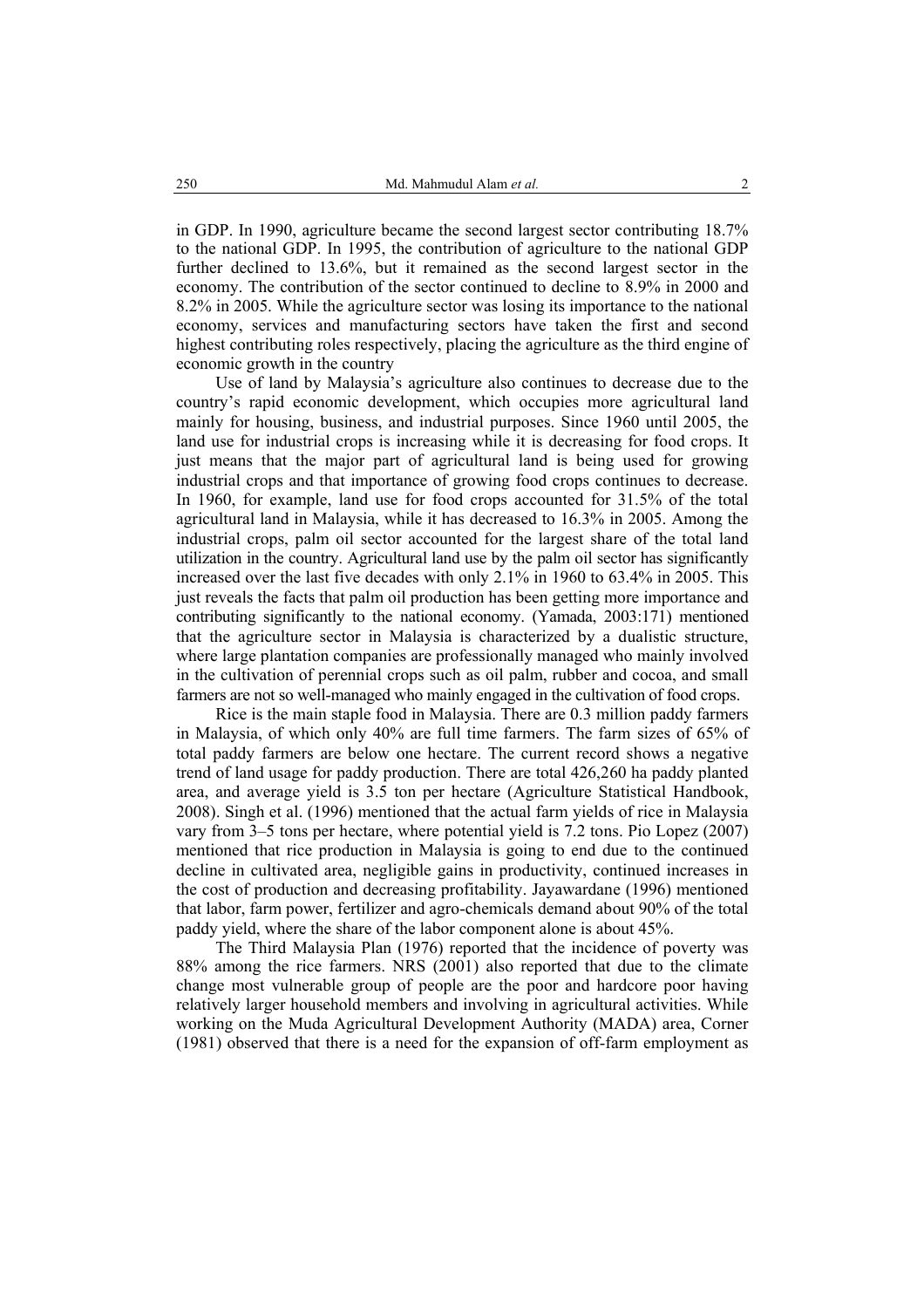an anti-poverty strategy. Shand and Chew (1983) conducted their research in Kelantan, Malaysia and illustrated that a large majority of farmers had relied heavily on offfarm employment to achieve even a modest standard of living. To assess the socioeconomic profile of farmers in Selangor, Malaysia, another study has been revealed that 81% of farmers were between 20 and 60 years old, and 84% have attained at least primary education (TaniNet 2nd Report, 2000).

All of these factors affect, directly or indirectly, the social and economic sustainability of the farmers. Upon realizing the problems Second National Agricultural Policy (1992–1997) has been revised in 1998 and Third National Agricultural Policy (1998–2010) has been introduced in Malaysia, which was based on a vision of sustainable development of a dynamic agricultural sector focusing on the marketled, commercialized, efficient and competitive growth of agriculture. The principal aim of Third National Agricultural Policy (1998–2010) is to maximize income of the stakeholders through optimal utilization of resources. So, this paper is an attempt to check the socioeconomic characteristics of farmers and farms to become adapt to the current policy.

To determine the characteristics of the paddy farms in Malaysia, this study mostly relies on primary data that were collected through an in depth survey on farmers in the area of Integrated Agricultural Development Area (IADA), North-West Selangor, Malaysia. The target group of the survey is paddy producing farmers. A structured questionnaire was used and data were collected through interview guided by the regular remunerators of IADA authority under the direct supervision of IADA officials. IADA in North-West Selangor consists of eight areas where total recorded paddy farmers are 10,300. Among the total population size of 10,300, a sample of 198 respondents is considered for this study. These 198 households cover total 577.53 ha of paddy area. The number of sample is proportionately distributed among the eight areas based on the size of the irrigated land area. The sample within the area is selected randomly.

## **2. BACKGROUND OF THE AREA**

The agricultural history of the study area started before 1930. In 1932, an irrigation controlled area was built at Pancang Bedena and 15000 acre land was converted to rice field. In this area the planting started in 1936. The yield was very low at that time due to water shortage. To solve the water problem, Tengi river was built in the same year of 1936. Since 1948, concrete water ways have continually been built. In 1962, yearly double planting of paddy has been introduced. In 1962, pump house has been built in Began Terap to provide sufficient water in remote land areas in the south. In 1966, all paddy area has been carried out for double planting per year. In 1978, Pulau Burung Landfill Site (PBLS) was established that helped to increase productivity, setup price, upgraded and improved the agricultural plots infrastructures, and looked after the welfare of the farmers. In 1982, planting by seeds sowing has been introduced in this area. Before it was changed to North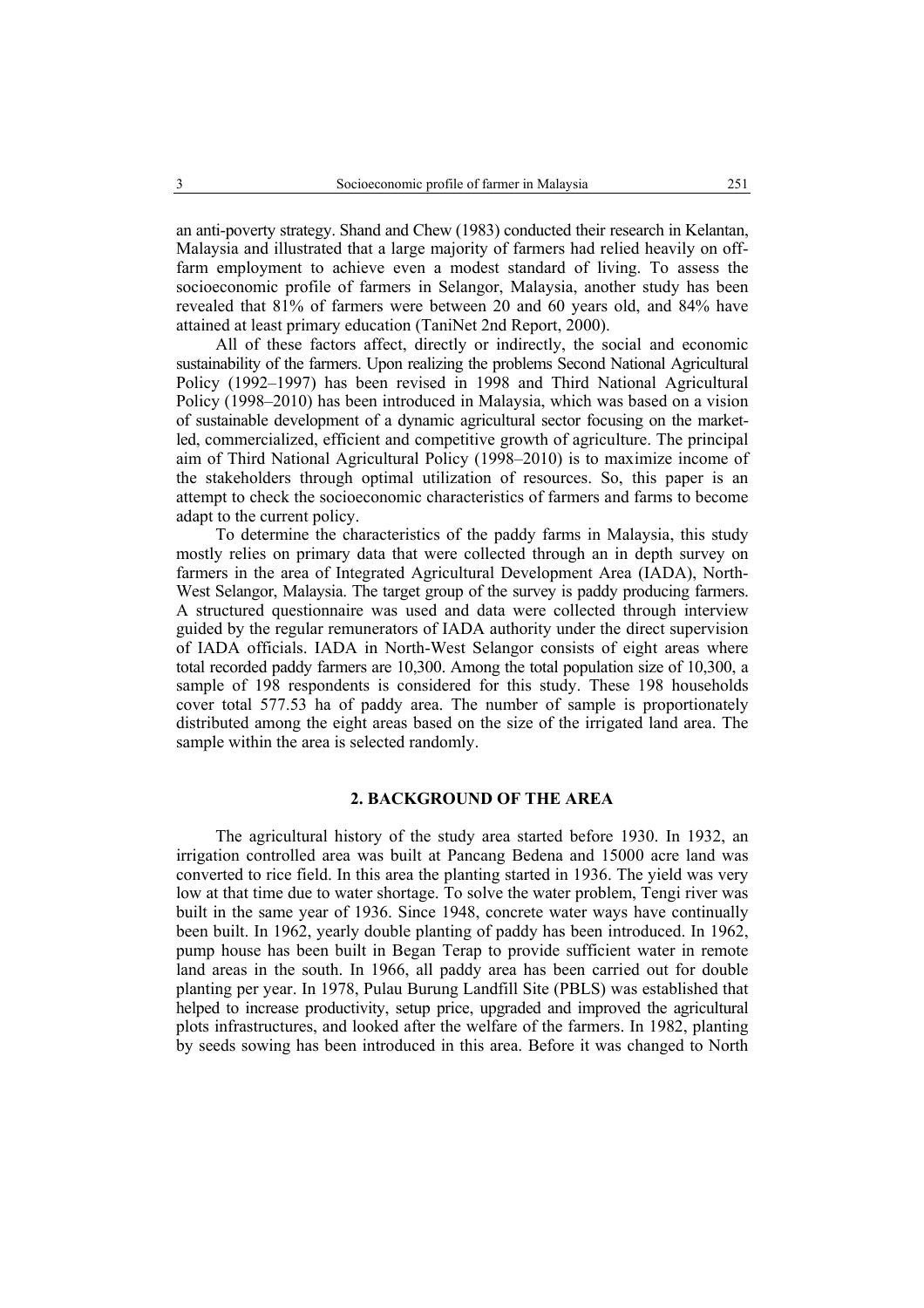West Selangor IADP, it was called Tanjung Karang Drainage Scheme. The project has been completed in 1985 costing USD\$87 million, financed by World Bank loan. The 6th IADP at North West Selangor was launched on 6 Jun, 1978 including the area of Kuala Selangor and Sungai Berrnam. Now the IADA in North West Selangor consists of eight areas – Sawah Sempadan, Sg. Burong, Sekinchan, Sg. Leman, Pasir Panjang, Sg. Nipah, Panchang Bedena, Bagan Terap.

Now the IADA in North West Selangor consists of eight areas – Sawah Sempadan, Sg. Burong, Sekinchan, Sg. Leman, Pasir Panjang, Sg. Nipah, Panchang Bedena, Bagan Terap. Here total agricultural land area is 100,000 hectare (ha), where 55,000 ha are used for palm oil, 20,000 ha for coconut, 5,000 ha for fruits and vegetable, and 20,000 ha for paddy. This 20,000 ha for paddy area consists of river, drain, and road. Here total paddy producible area is 18,638 ha, where paddy planted area is 18,355 ha and unused land is 283 ha. Total paddy irrigated area is considered as 18,980 ha, where extra 625 ha is used for drainage. There are total of 10,300 paddy and 30,000 for other crops producers. Total size of the agricultural community is considered as 50,000.

# **3. SOCIOECONOMIC STATUS OF FARMERS AND FARMS**

The socioeconomic approach is mainly concerned with the social, economic, and political aspects of individuals or social groups in society (Adger, 1999). Generally the socioeconomic approach focuses on identifying the adaptive capacity of individuals or communities based on their internal characteristics such as, education, gender, wealth, health status, access to credit, access to information and technology, formal and informal (social) capital, political power, and so on. Variations of these factors are responsible for the variations in socioeconomic characteristics of farmers. The findings about the socioeconomic status of the study area are given below.

**Ethnicity.** According to the records of IADA the distribution of ethnic groups among the farming community is 65% Malay, 22% Chinese and 13% Indian, whereas the survey covered distribution for this study is 89.9% Malay and 10.1% Chinese. There are few strong reasons behind this asymmetrical distribution of sample with respect to race. The survey is clustered based on place rather than ethnicity. Within a geographical location, the survey is conducted in random basis, but geographically in most cases the same race group stay together and their localized distributions are not same at all.

Gender. In terms of gender, the distribution of sample is 9.6% females and 90.4% males (Table 1). Among the Chinese group only male farmers are available in the survey and among the Malay group the proportion of female farmers is almost the same for all locations.

**Age.** The average age of all farmers is 52.9 years where that of males is 52.9 years and that of females is 53.5 years old (Table 2). Among the female farmers, minimum age is 25 years and maximum is 75 years old. Among the male farmers,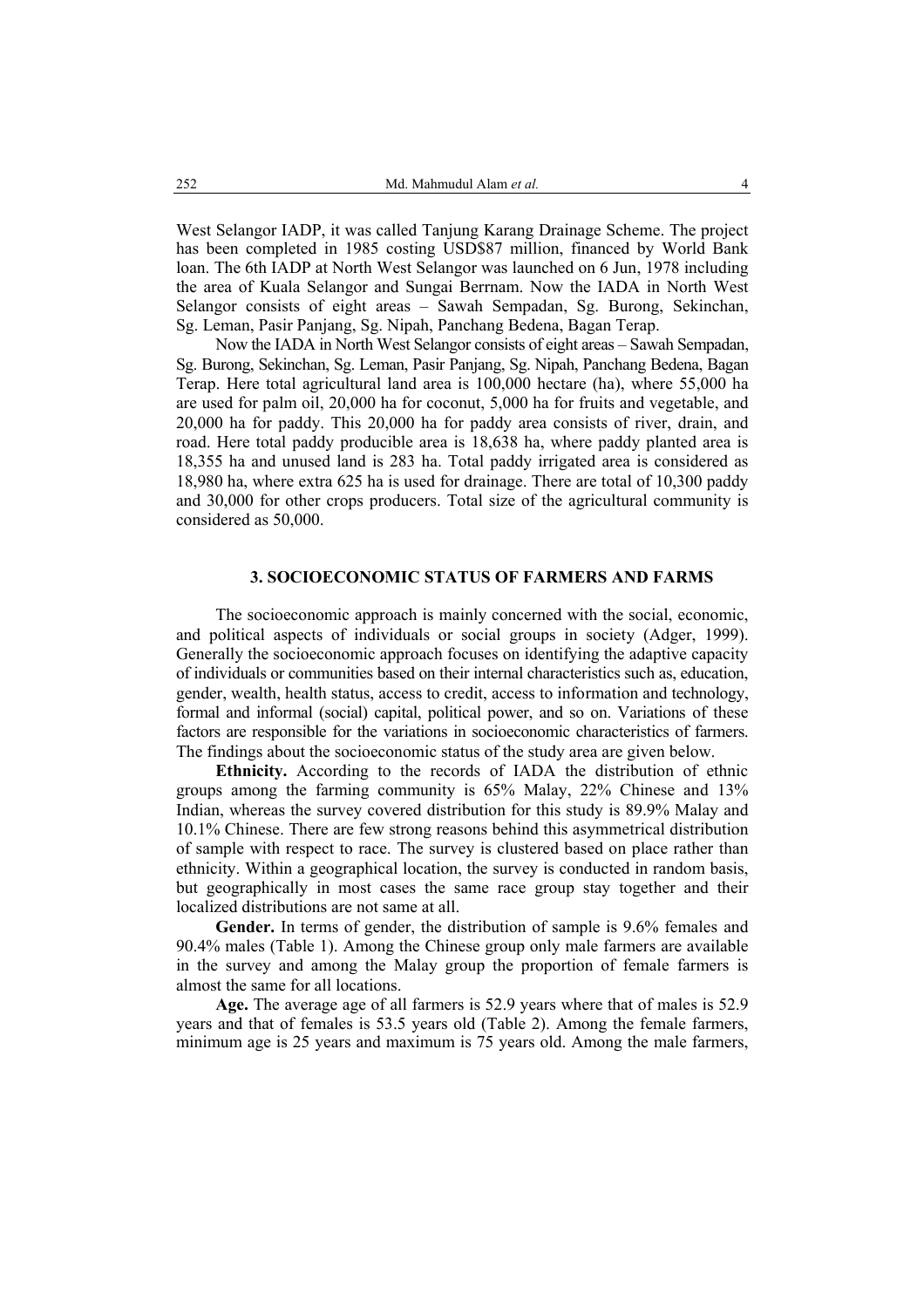minimum age is 27 years and maximum is 84 years old. In total, only 8.5% farmers are below 40 years old, 18.2 % are above 60 years old and rest 62.1% is between 40 to 60 years old (Table 3).

| Edimicity and genuer distribution of farmers |                      |      |      |                            |              |              |                 |  |
|----------------------------------------------|----------------------|------|------|----------------------------|--------------|--------------|-----------------|--|
| <b>Name of the Area</b>                      | Female               |      |      |                            | <b>Total</b> |              |                 |  |
|                                              | <b>Chinese Malay</b> |      |      | <b>Total Chinese Malay</b> |              | <b>Total</b> |                 |  |
| Bagan Terap                                  |                      |      |      |                            | 21           | 21           | 25              |  |
| Panchang Bedena                              |                      |      |      |                            | 29           | 29           | $\overline{35}$ |  |
| Pasir Panjang                                |                      |      |      |                            | 15           | 15           | 18              |  |
| Sawah Simpadan                               |                      |      |      |                            | 24           | 24           | 25              |  |
| Sekinchan                                    |                      |      |      | 19                         |              | 19           | 19              |  |
| Sg Leman                                     |                      |      |      |                            | 21           | 21           | 24              |  |
| Sg Nipah                                     |                      |      |      |                            | 19           | 19           | 20              |  |
| Sg. Burong                                   |                      |      |      |                            | 31           | 31           | 32              |  |
| Total                                        |                      | 18   | 19   | 19                         | 160          | 179          | 198             |  |
| % of Total                                   | 0.5%                 | 9.1% | 9.6% | 9.6%                       | 80.8%        | 90.4%        | 100%            |  |

*Table 1*  Ethnicity and gender distribution of farmers

| anı |  |
|-----|--|
|     |  |

Age and Gender Distribution of Farmers

| <b>Name of the Area</b> | <b>Average Age</b> |      |      |  |  |  |  |
|-------------------------|--------------------|------|------|--|--|--|--|
|                         | Female             | Male | All  |  |  |  |  |
| Bagan Terap             | 60                 | 55   | 55.8 |  |  |  |  |
| Panchang Bedena         | 43.8               | 51.3 | 50   |  |  |  |  |
| Pasir Panjang           | 62.7               | 56.5 | 57.6 |  |  |  |  |
| Sawah Simpadan          | 63                 | 56.2 | 56.5 |  |  |  |  |
| Sekinchan               |                    | 53.6 | 53.6 |  |  |  |  |
| Sg Leman                | 53.3               | 53.7 | 53.7 |  |  |  |  |
| Sg Nipah                | 45                 | 48.6 | 48.5 |  |  |  |  |
| Sg. Burong              | 58                 | 50.1 | 50.4 |  |  |  |  |
| All Area                | 53.5               | 52.9 | 52.9 |  |  |  |  |

| , | abie |  |
|---|------|--|
|   |      |  |

Age Range and Area wise Distribution of Farmers

| Name of the Area- |      | <b>Age Range</b> |                |    |                |    |    |                                                        |    | <b>Sample</b> |                                                                       |         |       |
|-------------------|------|------------------|----------------|----|----------------|----|----|--------------------------------------------------------|----|---------------|-----------------------------------------------------------------------|---------|-------|
|                   |      |                  |                |    |                |    |    |                                                        |    |               | 25–29 30–34 35–39 40–44 45–49 50–54 55–59 60–64 65–69 70–74 75–79 80+ |         | Total |
| Bagan Terap       |      |                  |                |    |                |    |    |                                                        | 4  | 3             |                                                                       |         | 25    |
| Panchang Bedena   |      |                  | 3              |    | 4              | 4  |    |                                                        | 2  |               |                                                                       |         | 35    |
| Pasir Panjang     |      |                  |                | 4  | 2              |    | ↑  |                                                        |    | ↑             |                                                                       |         | 18    |
| Sawah Simpadan    |      |                  |                |    | 2              | 4  | 2  | 4                                                      | ↑  | 4             |                                                                       |         | 25    |
| Sekinchan         |      |                  |                |    | 5              | 3  | 2  | 6                                                      |    |               |                                                                       |         | 19    |
| Sg Leman          |      |                  | $\mathfrak{D}$ | 3  | $\mathfrak{D}$ | 6  | 2  |                                                        | 4  | 2             |                                                                       |         | 24    |
| Sg Nipah          |      |                  |                |    | 8              | 3  | 2  | $\overline{c}$                                         |    |               |                                                                       |         | 20    |
| Sg. Burong        |      |                  | 2              | 8  | 4              | 6  |    |                                                        | 2  | 2             |                                                                       |         | 32    |
| Total             | 3    | 6                | 8              | 36 | 29             | 31 | 27 | 22                                                     | 15 | 14            | 5                                                                     |         | 198   |
| % of Total        | 1.5% | $3.0\%$          |                |    |                |    |    | $4.0\%$   18.2%   14.6%   15.7%   13.6%   11.1%   7.6% |    | $7.1\%$       | 2.5%                                                                  | $1.0\%$ | 100%  |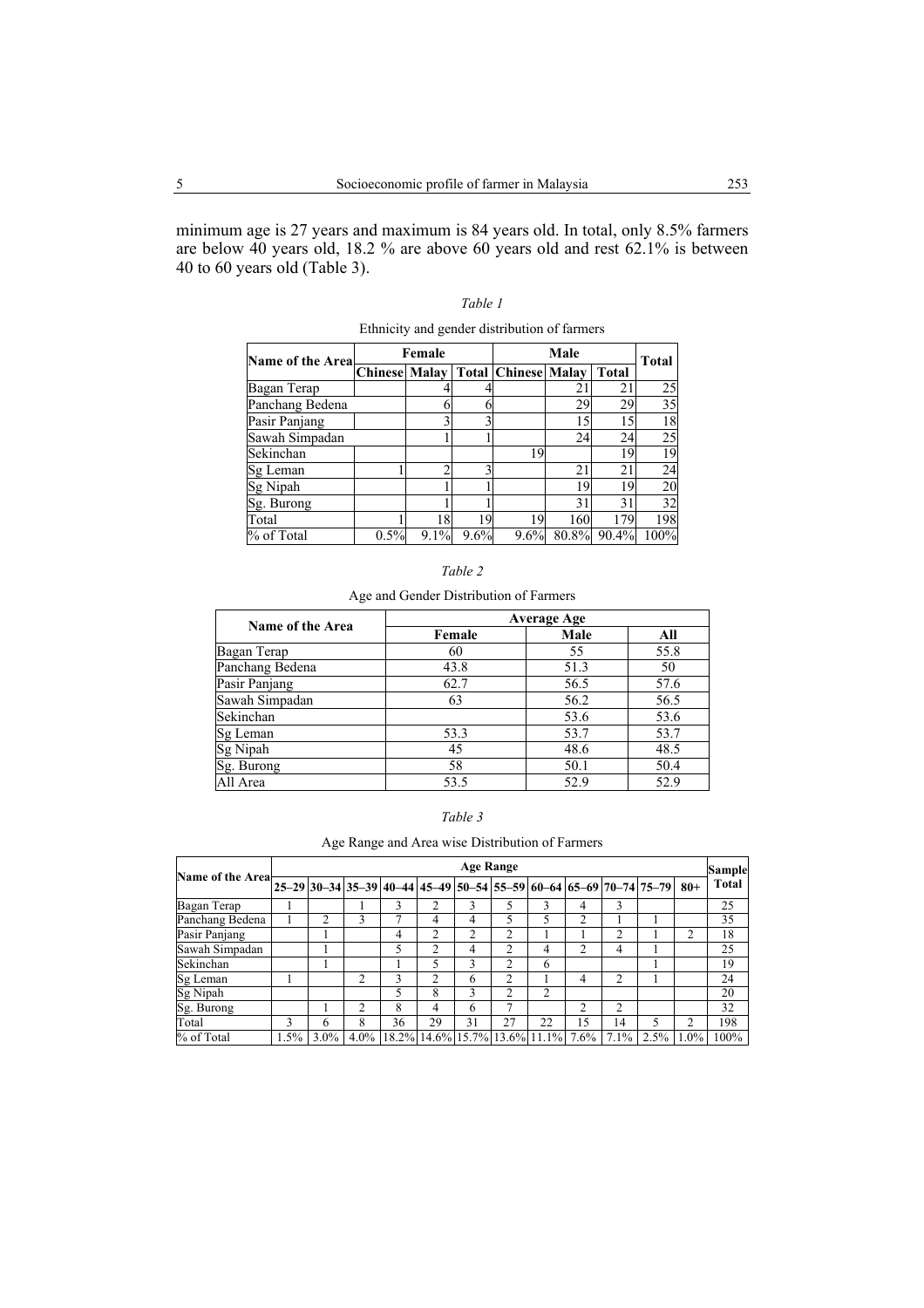**Education.** Most of the farmers have basic primary education (47.5%) followed by secondary education (42.9%). Only 4% farmers have tertiary education and 3.5% have no education (Table 4).

#### *Table 4*

| Name of         |                   | <b>Level of Education</b> |           |                |          |       |              |  |  |
|-----------------|-------------------|---------------------------|-----------|----------------|----------|-------|--------------|--|--|
| the Area        | <b>Illiterate</b> | Primary                   | Secondary | <b>Diploma</b> | Graduate | Other | <b>Total</b> |  |  |
| Bagan Terap     |                   |                           |           |                |          |       | 25           |  |  |
| Panchang Bedena |                   | 14                        |           |                |          |       | 35           |  |  |
| Pasir Panjang   |                   |                           |           |                |          |       | 18           |  |  |
| Sawah Simpadan  |                   | 10                        | 10        |                |          |       | 25           |  |  |
| Sekinchan       |                   | 15                        |           |                |          |       | 19           |  |  |
| Sg Leman        |                   | 10                        | 12        |                |          |       | 24           |  |  |
| Sg Nipah        |                   |                           | 12        |                |          |       | 20           |  |  |
| Sg. Burong      |                   |                           | 17        |                |          |       | 32           |  |  |
| All Area Total  |                   | 94                        | 85        |                |          |       | 198          |  |  |
| % of Total      | 3.5%              | 47.5%                     | 42.9%     | 3.0%           | 1.0%     | 2.0%  | 100%         |  |  |

Education Level and Area wise Distribution of Farmers

**Marital Status.** 93% of the total respondents are married where 3% are unmarried. Among the women farmers, 42.1% are widows (Table 5).

| Name of the Area |                | <b>Marital Status</b> |       |                     |  |  |  |
|------------------|----------------|-----------------------|-------|---------------------|--|--|--|
|                  | <b>Married</b> | Single                | Widow | <b>Sample Total</b> |  |  |  |
| Bagan Terap      | 21             |                       |       | 25                  |  |  |  |
| Panchang Bedena  | 32             |                       |       | 35                  |  |  |  |
| Pasir Panjang    | 16             |                       |       | 18                  |  |  |  |
| Sawah Simpadan   | 24             |                       |       | 25                  |  |  |  |
| Sekinchan        | 19             |                       |       | 19                  |  |  |  |
| Sg Leman         | 24             |                       |       | 24                  |  |  |  |
| Sg Nipah         | 20             |                       |       | 20                  |  |  |  |
| Sg. Burong       | 28             |                       |       | 32                  |  |  |  |
| All Area Total   | 184            |                       |       | 198                 |  |  |  |

*Table 5*  Marital Status and Area wise Distribution of Farmers

**Family Size.** As the study reveals, 29.3% of the families have three members, 52% have four to six members and 18.7% have more than six members in each family (Figure 1).

**Occupation.** Agriculture is the main occupation of 88.4% and supplementary occupation of 8.6% heads of household in farmers' community (Table 6 and 7). In addition, agriculture is the main occupation of 3.5% and supplementary occupation of 1% spouse of household head in farmers' community. At the household level, 80.3% households have no other occupation except farming, which means 80.3% farming households are fully dependent on agriculture.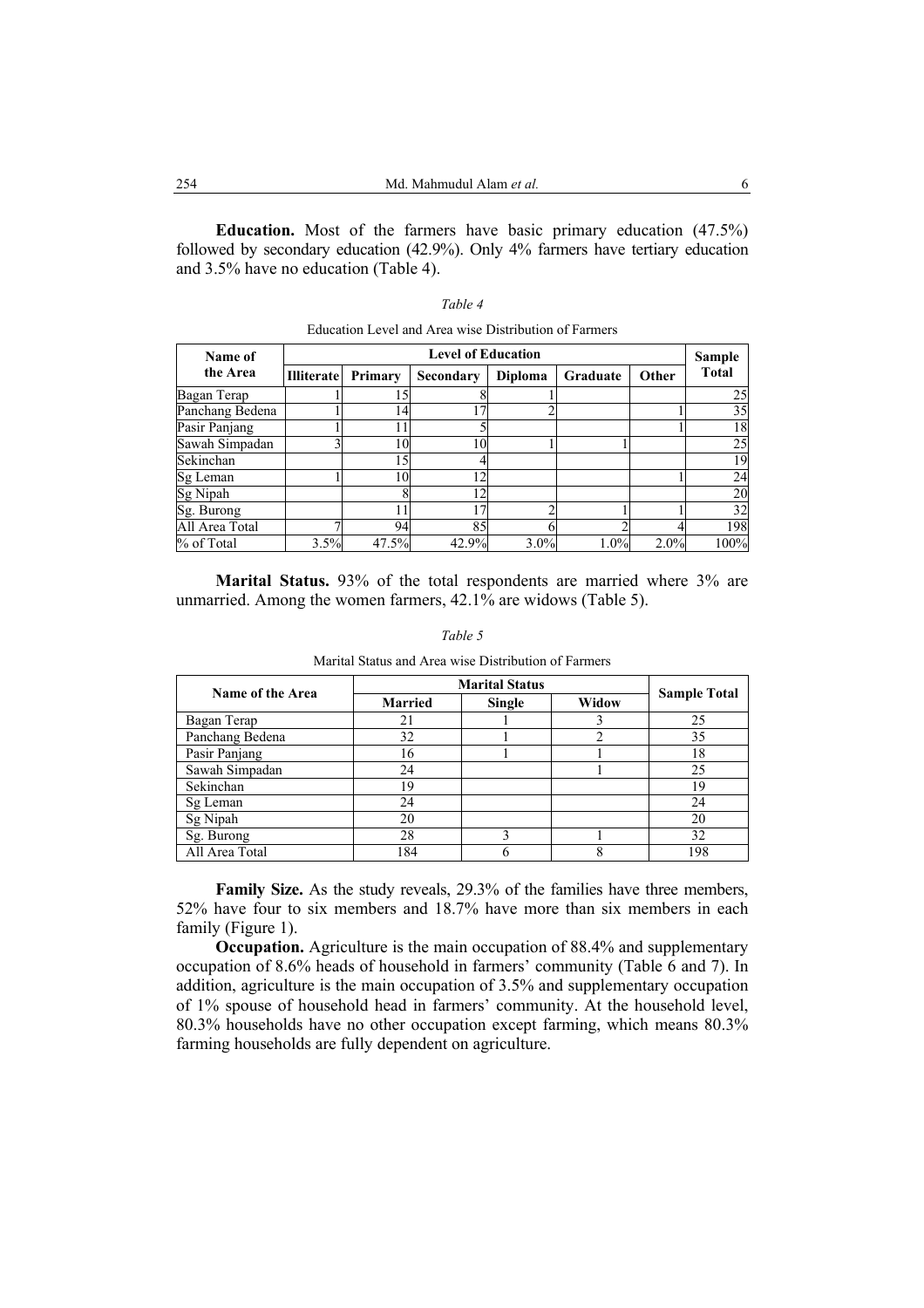

Figure 1. Household Size of Farmers in North-West Selangor, Malaysia

Main Occupation and Supplementary Occupation of Head of Household or Respondents

| Main            | <b>Supplementary Occupations</b> |        |           |                   |        |              |  |  |
|-----------------|----------------------------------|--------|-----------|-------------------|--------|--------------|--|--|
| Occupation      | <b>Business</b>                  | Farmer | Housewife | <b>Job Holder</b> | No Job | <b>Total</b> |  |  |
| <b>Business</b> |                                  |        |           |                   |        |              |  |  |
| Farmer          |                                  |        |           |                   | 163    | 175          |  |  |
| Housewife       |                                  |        |           |                   |        |              |  |  |
| Job Holder      |                                  |        |           |                   |        | 14           |  |  |
| Total           |                                  |        |           |                   | 169    | 198          |  |  |

#### *Table 7*

### Main Occupation and Supplementary Occupation of Spouse of Head of Household or Respondents

| <b>Main Occupation of</b> | <b>Supplementary Occupation</b> | Total  |     |
|---------------------------|---------------------------------|--------|-----|
| <b>Spouse</b>             | Farmer                          | No Job |     |
| <b>Business</b>           |                                 |        |     |
| Farmer                    |                                 |        |     |
| Housewife                 |                                 | 130    | 131 |
| Job Holder                |                                 | 11     | 12  |
| No Job                    |                                 | 14     | 14  |
| Not Respond               |                                 | 32     | 32  |
| All Total                 |                                 | 196    | 198 |

**Earning Family Members.** Among the household of farming community, 89.9% have only one earning member, 8.6% have two earning members, and 1.5% have three and above earning family members (Table 8 and Figure 2). Among 89.9% households, who have only one earning family member, 91.2% have no other activities except agricultural activities.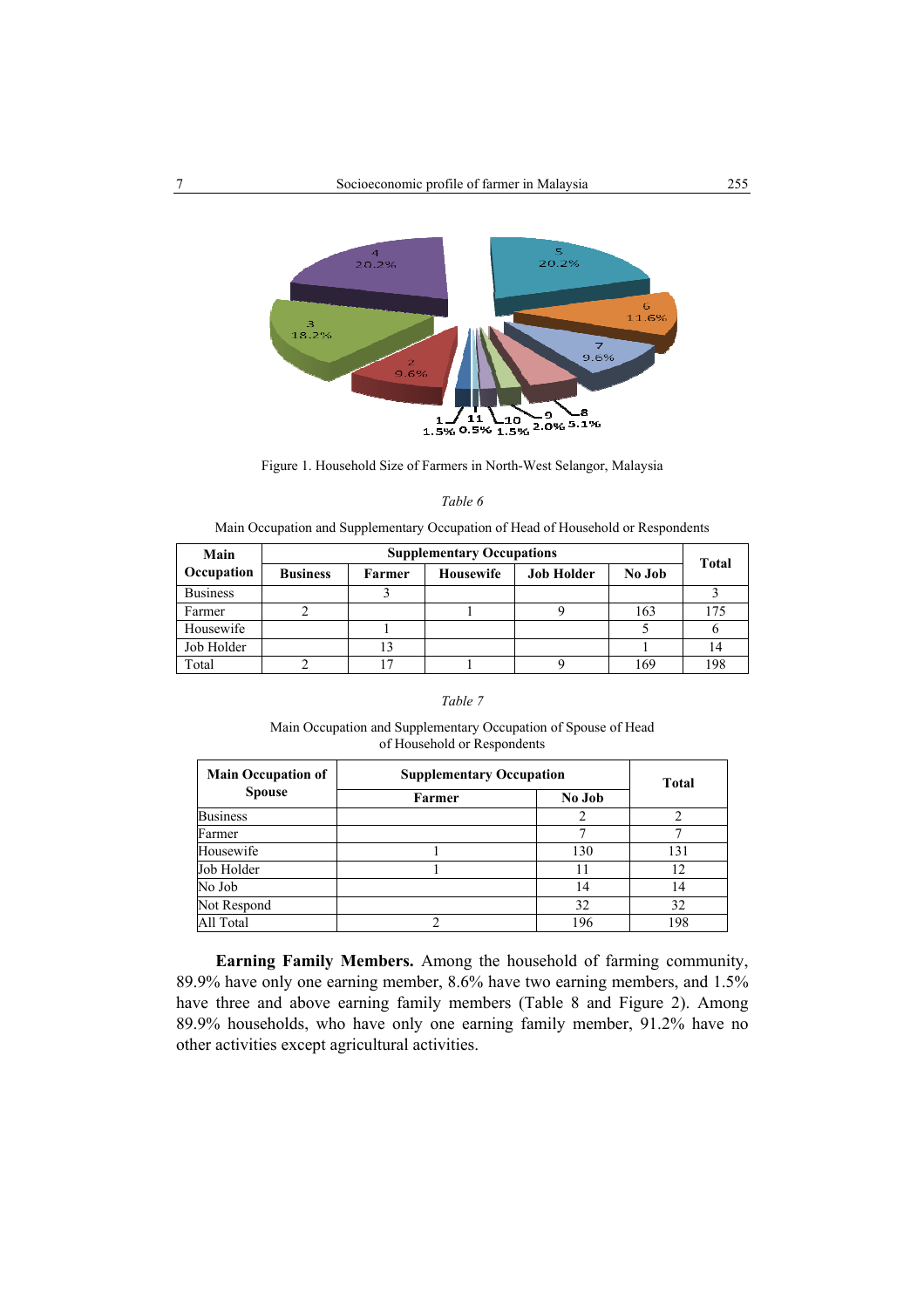| <b>Household Size</b> |       | <b>No. of Working Family Members in Each</b><br>Household | No. of<br><b>Households</b> | % of Total<br><b>Household</b> |      |          |
|-----------------------|-------|-----------------------------------------------------------|-----------------------------|--------------------------------|------|----------|
|                       |       | 2                                                         | 3                           | 4                              |      |          |
|                       | 3     |                                                           |                             |                                | 3    | 1.50%    |
| $\mathfrak{D}$        | 13    | 6                                                         |                             |                                | 19   | $9.60\%$ |
| 3                     | 32    | 3                                                         |                             |                                | 36   | 18.20%   |
| 4                     | 38    |                                                           |                             |                                | 40   | 20.20%   |
| 5                     | 37    | 3                                                         |                             |                                | 40   | 20.20%   |
| 6                     | 21    |                                                           |                             |                                | 23   | 11.60%   |
|                       | 16    | 3                                                         |                             |                                | 19   | $9.60\%$ |
| 8                     | 10    |                                                           |                             |                                | 10   | 5.10%    |
| 9                     | 4     |                                                           |                             |                                | 4    | 2.00%    |
| 10                    | 3     |                                                           |                             |                                | 3    | 1.50%    |
| 12                    |       |                                                           |                             |                                |      | $0.50\%$ |
| No. of Households     | 178   | 17                                                        | $\mathcal{L}$               |                                | 198  | 100%     |
| % of Total Household  | 89.9% | 8.6%                                                      | 1.0%                        | 0.5%                           | 100% |          |



ahold Members and Earning Household Member



Figure 2. Distribution of Total Household Members and Earning Members

**Earning Ratio and Dependency Ratio.** At the household level, the earning family members to total family members ratio is 0.294, indicating only 29.4% of family members are engaged in economic activities. However, at household level, dependent family members to earning family members ratio is 3.52, meaning one earning person needs to bear expenses of other 3.52 persons, and total 4.52 persons including himself (Table 9). It also means that the burden rate for each earning member is 3.52%. The dependency ratio highly varies among households; the standard deviation is 2.09. The range of this dependency ratio is minimum 0 to maximum 11 times.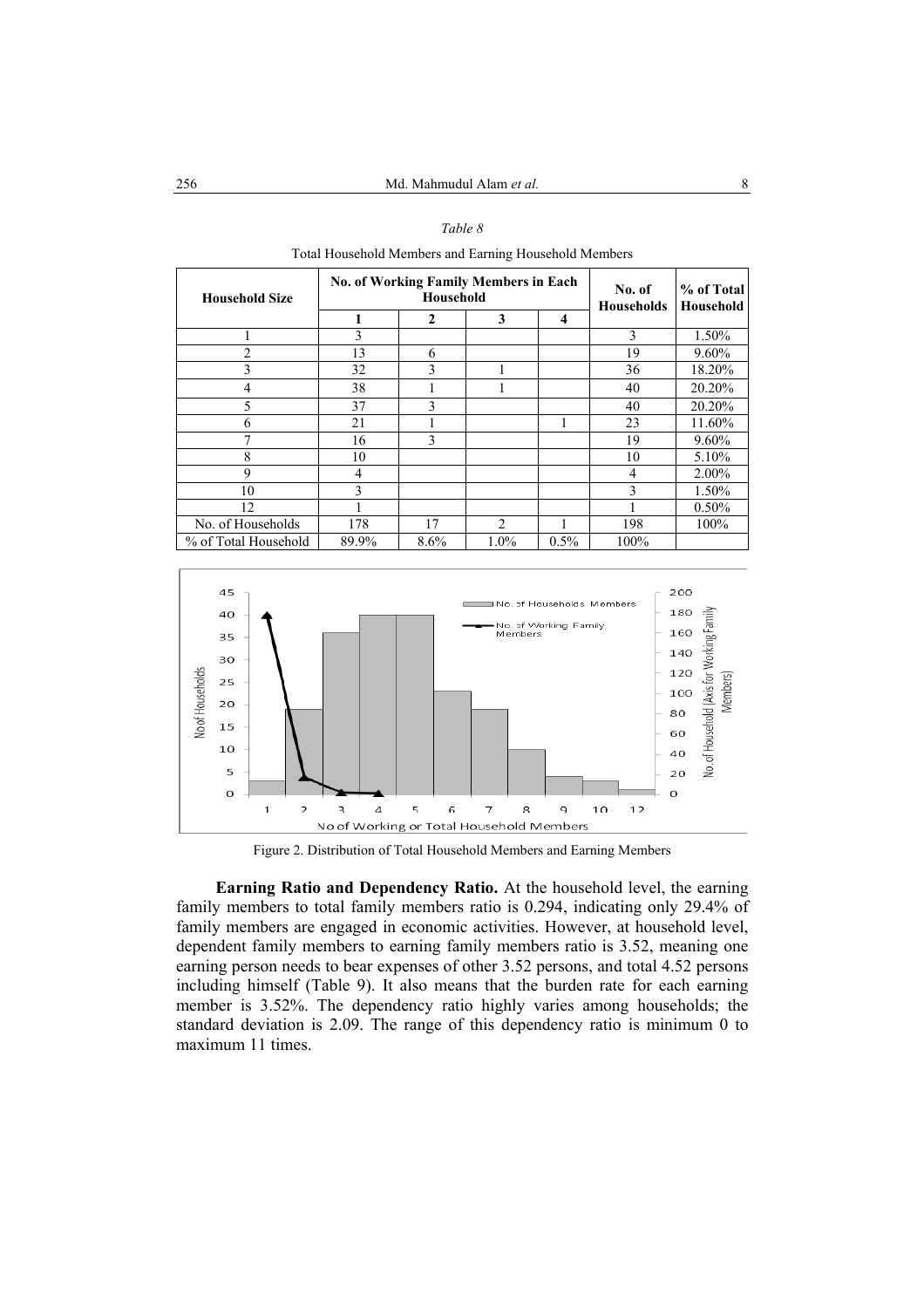Average Dependency Ratio and Earning Ratio by Area

| Area                                     | Average<br><b>Family Size</b>                                                                                                          | <b>Average Earning</b><br><b>Family Size</b> | Average<br>Dependency/<br><b>Burden Ratio</b> <sup>1</sup> | Average<br>Earning<br>Ratio <sup>2</sup> |  |  |  |  |  |
|------------------------------------------|----------------------------------------------------------------------------------------------------------------------------------------|----------------------------------------------|------------------------------------------------------------|------------------------------------------|--|--|--|--|--|
| Bagan Terap                              | 4.5                                                                                                                                    | 1.04                                         | 3.42                                                       | 0.28                                     |  |  |  |  |  |
| Panchang Bedena                          | 4.9                                                                                                                                    | 1.1                                          | 3.73                                                       | 0.25                                     |  |  |  |  |  |
| Pasir Panjang                            | 4.5                                                                                                                                    | 1.1                                          | 3.39                                                       | 0.43                                     |  |  |  |  |  |
| Sawah Simpadan                           | 4.4                                                                                                                                    | 1.6                                          | 2.49                                                       | 0.41                                     |  |  |  |  |  |
| Sekinchan                                | 5.7                                                                                                                                    |                                              | 4.68                                                       | 0.2                                      |  |  |  |  |  |
| Sg Leman                                 | 5.3                                                                                                                                    | 1.1                                          | 4.08                                                       | 0.25                                     |  |  |  |  |  |
| Sg Nipah                                 | 4.5                                                                                                                                    | 1.1                                          | 3.4                                                        | 0.28                                     |  |  |  |  |  |
| Sg. Burong                               | 4.3                                                                                                                                    |                                              | 3.22                                                       | 0.29                                     |  |  |  |  |  |
| Individual Household Average             | 4.7                                                                                                                                    | 1.1                                          | 3.52                                                       | 0.29                                     |  |  |  |  |  |
| Maximum                                  |                                                                                                                                        |                                              | 11                                                         |                                          |  |  |  |  |  |
| Minimum                                  |                                                                                                                                        |                                              | $\theta$                                                   | 0.08                                     |  |  |  |  |  |
| <b>Standard Deviation</b><br>2.09<br>0.2 |                                                                                                                                        |                                              |                                                            |                                          |  |  |  |  |  |
|                                          | Dependency Ratio = (Dependent Family Members/ Earning Members);<br><sup>2</sup> Earnings Ratio= (Earning Family Members/ Total Member) |                                              |                                                            |                                          |  |  |  |  |  |

**Home Ownership.** Among the farming community, 99% of the farmers have their own residences (Table 10). This means farmers are stable in terms of having permanent address and staying place.

| Name of the Area | <b>Home Ownership</b> |       |                     |
|------------------|-----------------------|-------|---------------------|
|                  | Own                   | Rent  | <b>Sample Total</b> |
| Bagan Terap      | 25                    |       | 25                  |
| Panchang Bedena  | 34                    |       | 35                  |
| Pasir Panjang    | 18                    |       | 18                  |
| Sawah Simpadan   | 25                    |       | 25                  |
| Sekinchan        | 19                    |       | 19                  |
| Sg Leman         | 24                    |       | 24                  |
| Sg Nipah         | 20                    |       | 20                  |
| Sg. Burong       | 31                    |       | 32                  |
| All Area Total   | 196                   |       | 198                 |
| % of Total       | 99%                   | $1\%$ | 100%                |

*Table 10* 

Types of Home Ownership of Farmers by Area

**Types and Status of Residence.** In total, 29.8% of farmers' houses are made of brick, 48% are made of both brick and wood, and 22.2% are made of wood. Among the Chinese farmers, 45% have brick made houses, 30% have brick and wood mixed houses, and 25% have wood made houses. Among the Malay farmers, 28% have brick made houses, 53.3% have mixed houses, and 22.2% have wood made houses (Table 11). Most of the Chinese houses are made of brick, and most of the Malay houses are made of both brick and wood. So, Chinese farmers are comparatively richer than Malay farmers.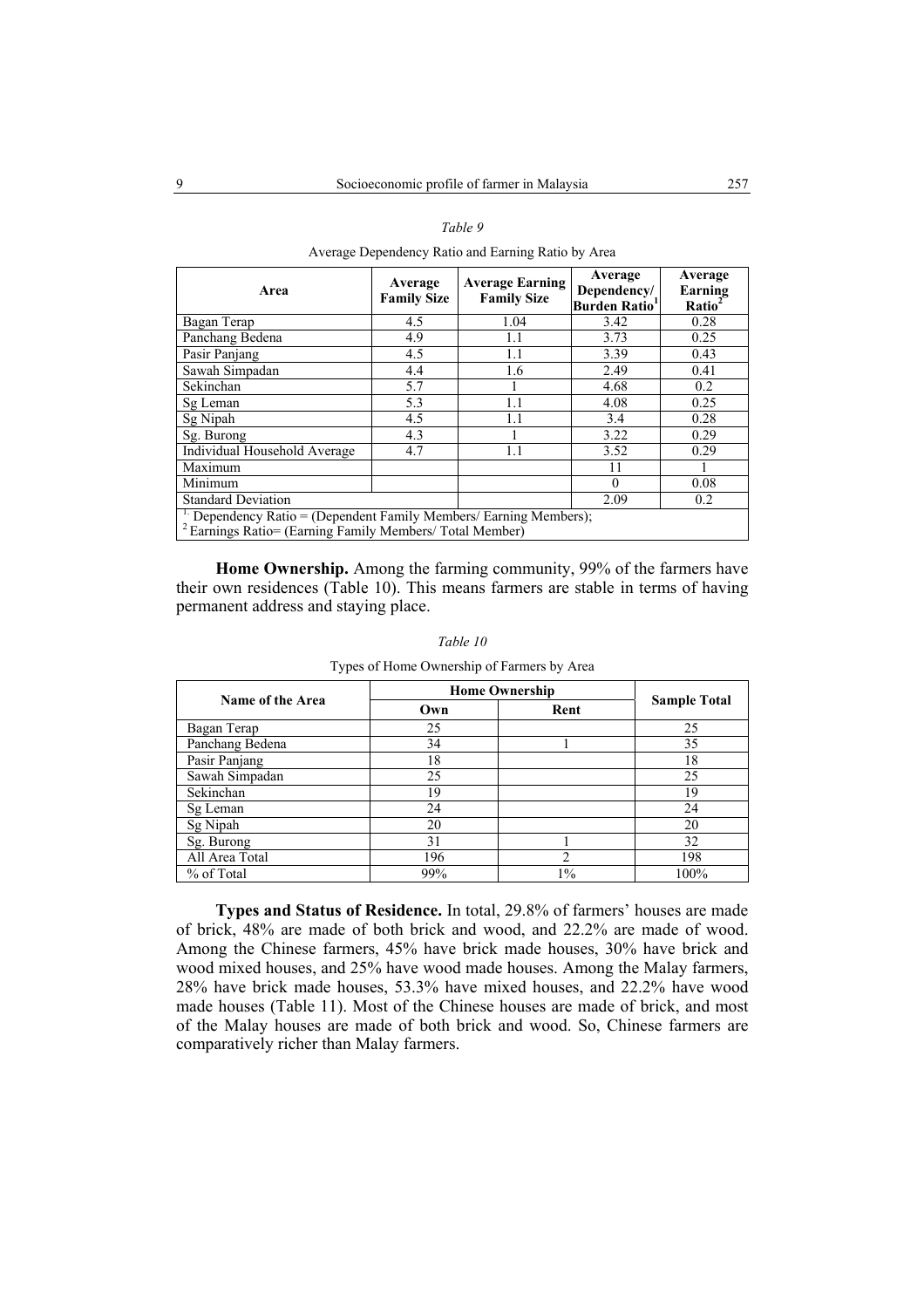Types of House of Farmers by Area

| Name of the Area |              | <b>Types of House</b> | <b>Sample Total</b> |      |
|------------------|--------------|-----------------------|---------------------|------|
|                  | <b>Brick</b> | <b>Mixed</b>          | Wood                |      |
| Bagan Terap      |              | 11                    |                     | 25   |
| Panchang Bedena  | 10           | 19                    |                     | 35   |
| Pasir Panjang    |              |                       |                     | 18   |
| Sawah Simpadan   |              | 14                    |                     | 25   |
| Sekinchan        |              | 6                     |                     | 19   |
| Sg Leman         | 8            | 12                    |                     | 24   |
| Sg Nipah         |              | 11                    |                     | 20   |
| Sg. Burong       | Q            | 17                    |                     | 32   |
| All Area Total   | 59           | 95                    | 44                  | 198  |
| % of Total       | 29.8%        | 48.0%                 | 22.2%               | 100% |

#### *Table 12*

Types of House of Farmers by Ethnic Group

| Race    |              |              |      |                     |
|---------|--------------|--------------|------|---------------------|
|         | <b>Brick</b> | <b>Mixed</b> | Wood | <b>Sample Total</b> |
| Chinese |              |              |      |                     |
| Malay   |              |              |      |                     |
| Total   |              |              |      |                     |

If actual or an imputed monthly rents of houses are calculated, the rent of 35% houses is up to Ringgit Malaysia (RM) 200 and all of them are Malay households, i.e., 39.3% of total Malay households. The actual or imputed monthly rents for 51.5% of total, 30% of Chinese and 53.9% of Malay households are in the range of RM 200–400, indicating mostly Malay farmers are in the middle class group. The rest, 13.1% of total, 70% of Chinese and 6.7% of Malay are in the range of RM 400 and above group, indicating most of the Chinese are in the high income group.

| ı |  |
|---|--|
|---|--|

Monthly Imputed Value of Farmers' House by Area

|                     |           | Range of Monthly Imputed Value of Home |             |             |             |                |                     |  |  |  |  |  |
|---------------------|-----------|----------------------------------------|-------------|-------------|-------------|----------------|---------------------|--|--|--|--|--|
| Name of the Area    | $0 - 100$ | $101 - 200$                            | $201 - 300$ | $301 - 400$ | $401 - 500$ |                | <b>Sample Total</b> |  |  |  |  |  |
| Bagan Terap         |           | 4                                      | 12          |             |             |                | 25                  |  |  |  |  |  |
| Panchang Bedena     |           | 5                                      | 15          | 14          |             |                | 35                  |  |  |  |  |  |
| Pasir Panjang       |           | 2<br>2<br>9<br>4                       |             |             | 18          |                |                     |  |  |  |  |  |
| Sawah Simpadan      |           | 19                                     | 4           |             |             |                | 25                  |  |  |  |  |  |
| Sekinchan           |           |                                        | ↑           |             | 11          | າ              | 19                  |  |  |  |  |  |
| Sg Leman            |           | 13                                     |             | 4           |             | $\mathfrak{D}$ | 24                  |  |  |  |  |  |
| Sg Nipah            |           | 11                                     | 9           |             |             |                | 20                  |  |  |  |  |  |
| Sg. Burong          |           | 5                                      | 14          |             | 5           |                | 32                  |  |  |  |  |  |
| All Area Total<br>4 |           | 66                                     | 63          | 39          | 21          | 5              | 198                 |  |  |  |  |  |
| % of Total          | $2.0\%$   | 33.3%                                  | 31.8%       | 19.7%       | 10.6%       | 2.5%           | 100%                |  |  |  |  |  |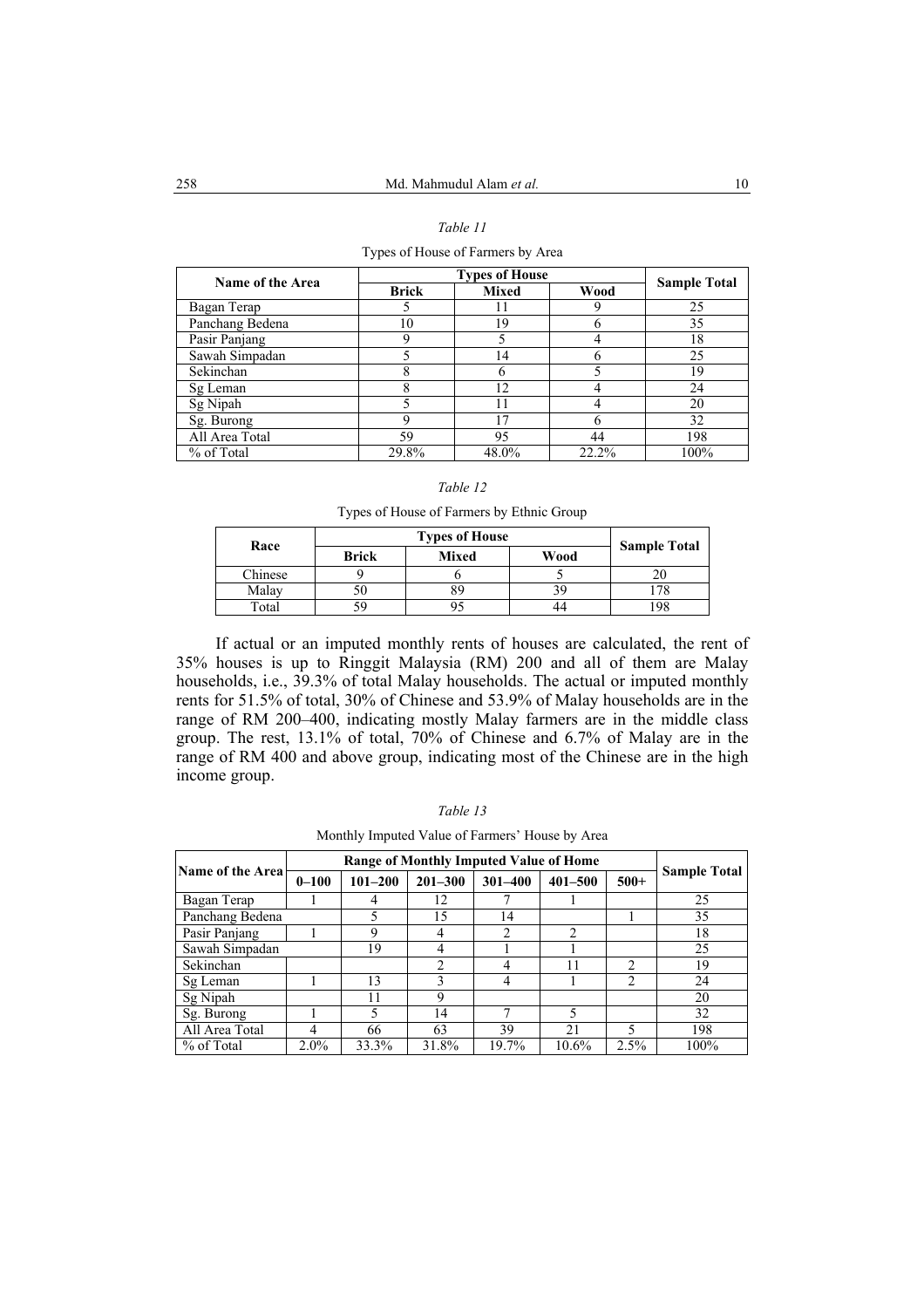| ani. |  |
|------|--|
|------|--|

Monthly Imputed Value of Farmers' House by Ethnic Group

| <b>Ethnicity</b> |           | Range of Imputed Value of Home |             |             |             |        |                     |  |  |  |  |  |  |
|------------------|-----------|--------------------------------|-------------|-------------|-------------|--------|---------------------|--|--|--|--|--|--|
|                  | $0 - 100$ | $101 - 200$                    | $201 - 300$ | $301 - 400$ | $401 - 500$ | $500+$ | <b>Sample Total</b> |  |  |  |  |  |  |
| Chinese          |           |                                |             |             | 12          |        | 20                  |  |  |  |  |  |  |
| Malay            |           | 66                             | 61          | 35          |             |        | 178                 |  |  |  |  |  |  |
| All Total        |           | 66                             | 63          | 39          | 21          |        | 198                 |  |  |  |  |  |  |
| % of Total       | $2.0\%$   | 33.3%                          | 31.8%       | 19.7%       | $10.6\%$    | 2.5%   | 100%                |  |  |  |  |  |  |

**Availability of Vehicle.** At household level, farmers have several types of vehicles available. Among the household vehicles, 99% have motorcycle, 67.2% have car, 49.5% have bicycle and 12.1% have lorry or van (Table 15). Among all farmers, 56% of total households have one car and 11% have two or more cars. A total of 38.9% households have one motorcycle and 60.1% have two or more. A total of 27.3% of the households have one bicycle and 22.2% have two or more. Only 9.6% households have one lorry/ van and 2.5% have two or more. Overall, all households of the farmer have minimum one vehicle.

| No. of Vehicle   |       |           | <b>Types of Vehicle</b> |                |
|------------------|-------|-----------|-------------------------|----------------|
|                  | Car   | Lorry/Van | Motorcycle              | <b>Bicycle</b> |
|                  | 111   | 19        | 77                      | 54             |
|                  | 21    |           | 87                      | 26             |
|                  |       |           | 20                      |                |
|                  |       |           | Q                       |                |
|                  |       |           |                         |                |
|                  |       |           |                         |                |
|                  |       |           |                         |                |
| No. of Household | 133   | 24        | 196                     | 98             |
| % of Total       | 67.2% | 12.1%     | 99.0%                   | 49.5%          |

*Table 15*  Types and Number of Vehicles Available of Farmers' Household

**Distance between Field and Home.** In most cases farmers' residence is close to their land. 63.6% of the farmers' field is within 1km from home, 32.3% mentioned their field is between 2–5 km distance from home, and only 4% mentioned it is over 5 km (Table 16).

**Size of Paddy Farm.** The size of 17.2% of the farms is below 1 hectare, 59.1% is between 1–3 hectares, 12.1% is between 3–5 hectares and 11.6% is 5 hectares or above. So, commercial farms are increasing more in terms of small farmers (Table 17).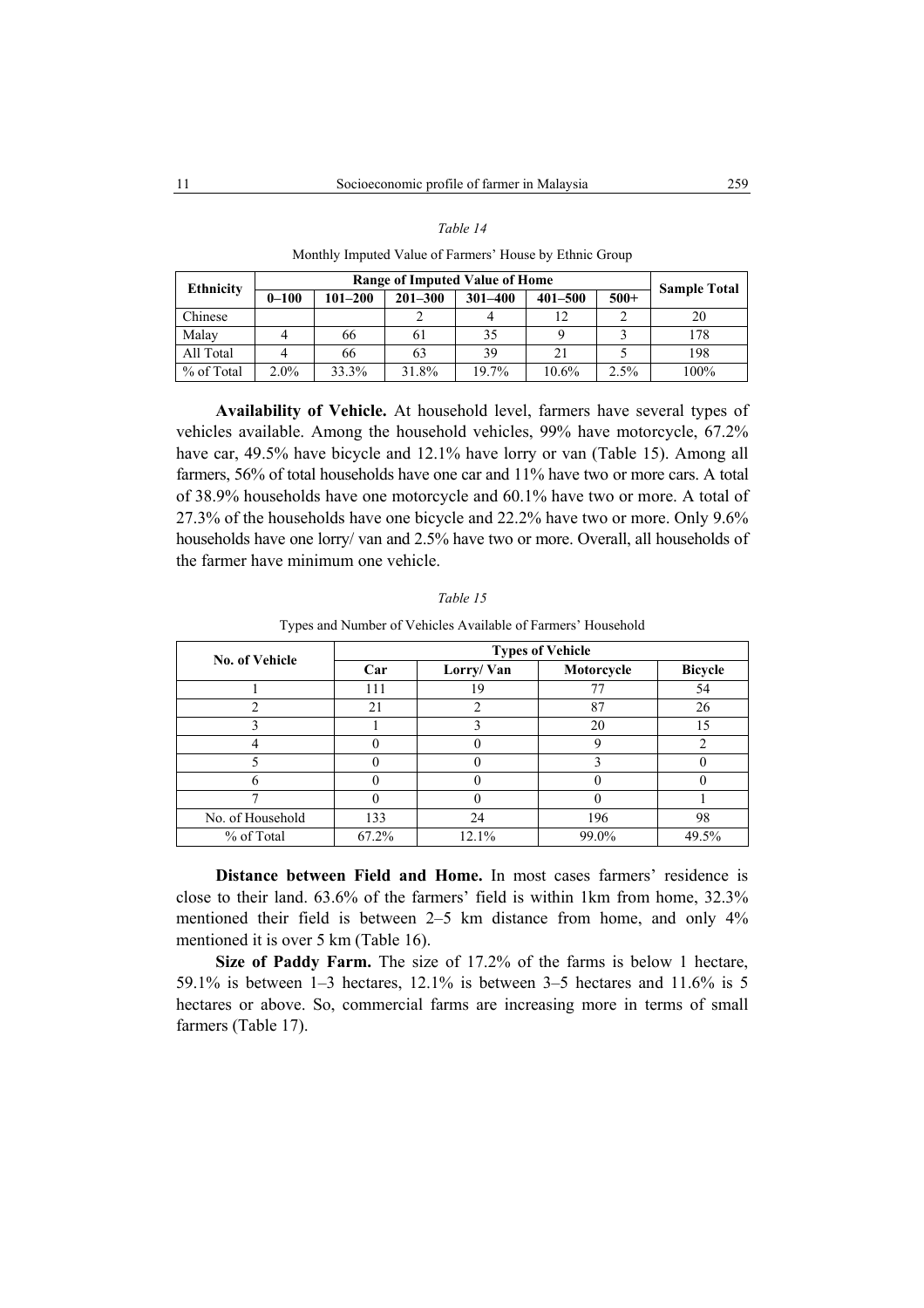Distance (KM) between Home and Field of Farmers

| Name of the Area |         |         | Distance (KM)  |         |         |       | Sample       |
|------------------|---------|---------|----------------|---------|---------|-------|--------------|
|                  | $0 - 1$ | $1 - 2$ | $2 - 3$        | $3 - 4$ | $4 - 5$ | $5+$  | <b>Total</b> |
| Bagan Terap      | 13      | 4       | $\overline{2}$ |         |         | 5     | 25           |
| Panchang Bedena  | 21      | 7       | 3              | 3       |         |       | 35           |
| Pasir Panjang    | 17      |         |                |         |         |       | 18           |
| Sawah Simpadan   | 23      |         |                |         |         |       | 25           |
| Sekinchan        |         | 11      | $\mathfrak{D}$ | 5       |         |       | 19           |
| Sg Leman         | 22      |         |                |         |         |       | 24           |
| Sg Nipah         | 14      | 4       |                |         |         |       | 20           |
| Sg. Burong       | 16      | 9       | $\mathcal{E}$  | 4       |         |       | 32           |
| All Area Total   | 126     | 37      | 12             | 14      |         | 8     | 198          |
| % of Total       | 63.60%  | 18.70%  | 6.10%          | 7.10%   | 0.50%   | 4.00% | 100%         |

# *Table 17*

| <b>Paddy Cultivated</b><br>Land Size (Ha) | <b>No. of Farmers</b><br>Cultivating<br><b>Own Land</b> | <b>No. of Farmers</b><br>Cultivating<br><b>Rent Land</b> | <b>No. of Farmers</b><br>Cultivating<br><b>Both Own and</b><br><b>Rent Land</b> | <b>Total</b><br>Farmer |
|-------------------------------------------|---------------------------------------------------------|----------------------------------------------------------|---------------------------------------------------------------------------------|------------------------|
| Below 1                                   | 12                                                      | $\theta$                                                 | 22                                                                              | 34                     |
| $1 - 2$                                   | 61                                                      | 11                                                       | 16                                                                              | 88                     |
| $2 - 3$                                   | 18                                                      | 7                                                        | 4                                                                               | 29                     |
| $3 - 4$                                   | 10                                                      | 6                                                        | 2                                                                               | 18                     |
| $4 - 5$                                   |                                                         | $\overline{2}$                                           | 3                                                                               | 6                      |
| $5 - 6$                                   |                                                         | $\overline{c}$                                           |                                                                                 | 3                      |
| $6 - 7$                                   |                                                         | $\overline{2}$                                           |                                                                                 | 3                      |
| $7 - 8$                                   | $\overline{2}$                                          | $\overline{2}$                                           | 4                                                                               | 8                      |
| $8+$                                      |                                                         |                                                          | 7                                                                               | 9                      |
| Total                                     | 105                                                     | 33                                                       | 60                                                                              | 198                    |
| % of Total                                | 53.0%                                                   | 16.7%                                                    | 30.3%                                                                           | 100%                   |

Size and Ownership of Paddy Farm

**Yield of Paddy Production.** With very little fluctuation, the yields of paddy in main season and off-season are close. The yield (per hectare) of 13.6% of the farmers is below 5 tons, 58.5% of the farmers is 5–8 tons, and 27.8% of the farmers is 8 tons or above (Table 18 and table 19). Average yield of Chinese is far better than Malays. The average yield per hectare of Chinese is 10.09 tons where Malays is 6.47 tons, and total is 6.85 tons. The yields of Sekinchan area, where most farmers are Chinese, are very high in respect to yield of other locality because of high productivity and farm management of Chinese ethnic group.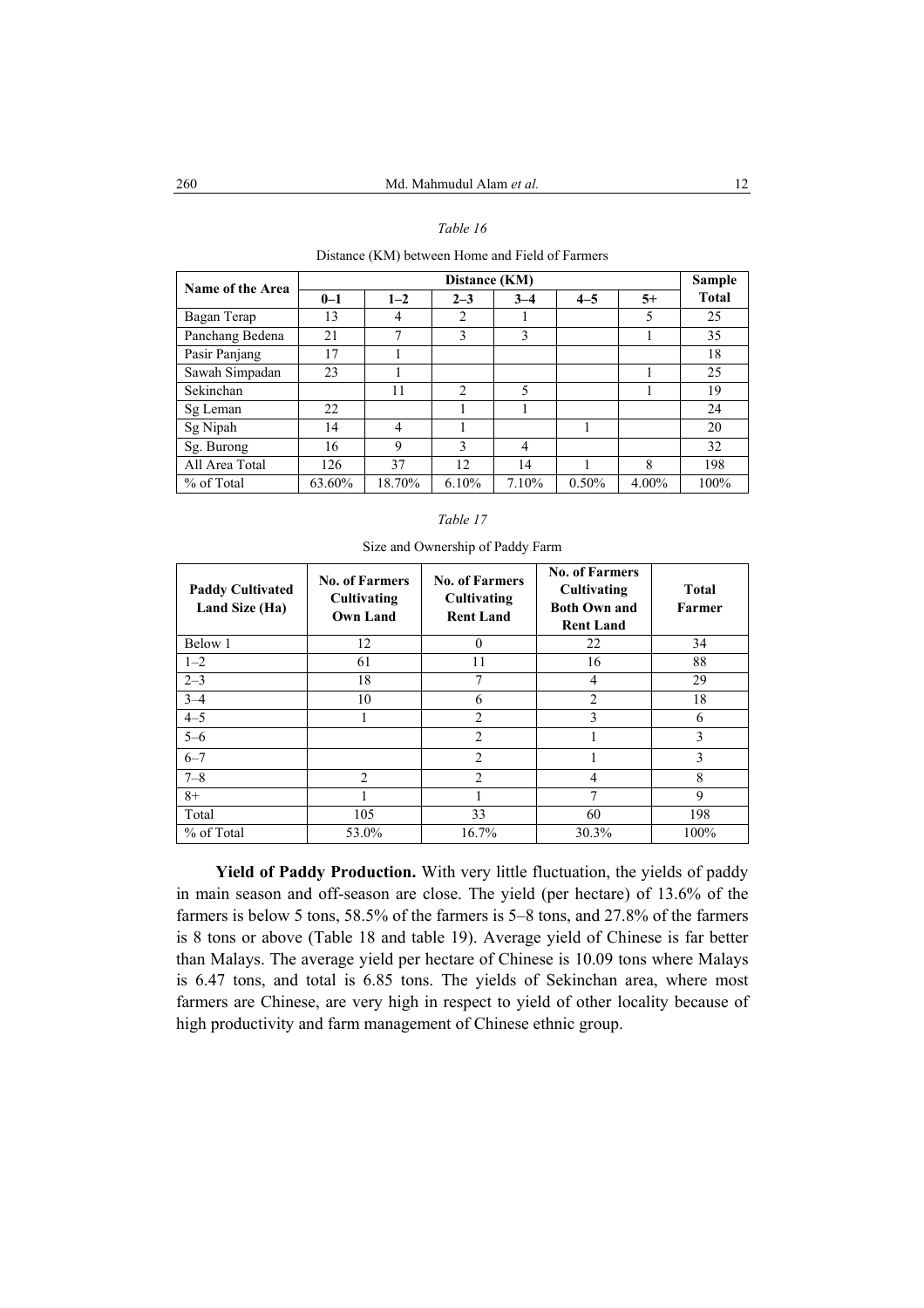Paddy Yield in Main Season and Off Season

| <b>Yield in</b><br>Main |                |                |         |         |         | Yield in Off-Season (Ton/Ha) |         |     |                            |     |     | <b>Sample</b> | $%$ of<br><b>Total</b> |
|-------------------------|----------------|----------------|---------|---------|---------|------------------------------|---------|-----|----------------------------|-----|-----|---------------|------------------------|
| <b>Season</b>           | <b>Below 3</b> | $3 - 4$        | $4 - 5$ | $5 - 6$ | $6 - 7$ | $7 - 8$                      | $8 - 9$ |     | $9-10$   10-11  11-12  12+ |     |     | <b>Total</b>  |                        |
| Below 3                 | 4              | 1              |         |         |         |                              |         |     |                            |     |     | 5             | 2.5                    |
| $3 - 4$                 | $\overline{c}$ | 4              |         |         |         |                              |         |     |                            |     |     | 6             | 3.0                    |
| $4 - 5$                 |                | 1              | 10      |         | 1       |                              |         |     |                            |     |     | 12            | 6.1                    |
| $5 - 6$                 |                | 1              | 5       | 40      |         | 1                            |         |     |                            |     |     | 47            | 23.7                   |
| $6 - 7$                 |                |                |         | 10      | 34      |                              |         |     |                            |     |     | 44            | 22.2                   |
| $7 - 8$                 |                |                |         |         | 6       | 17                           | 1       |     |                            |     |     | 24            | 12.1                   |
| $8 - 9$                 |                |                |         |         |         | 5                            | 10      | 1   |                            |     |     | 16            | 8.1                    |
| $9 - 10$                |                |                |         |         |         |                              | 5       | 7   | 2                          |     |     | 14            | 7.1                    |
| $10 - 11$               |                |                |         |         |         |                              |         | 7   | 13                         |     |     | 20            | 10.1                   |
| $11 - 12$               |                |                |         |         |         |                              | 1       |     | 5                          | 3   |     | 9             | 4.5                    |
| $12+$                   |                |                |         |         |         |                              |         |     |                            |     | 1   | 1             | 0.5                    |
| Total                   | 6              | $\overline{7}$ | 15      | 50      | 41      | 23                           | 17      | 15  | 20                         | 3   | 1   | 198           | 100                    |
| $%$ of<br>Total         | 3.0            | 3.5            | 7.6     | 25.3    | 20.7    | 11.6                         | 8.6     | 7.6 | 10.1                       | 1.5 | 0.5 | 100           |                        |

#### *Table 19*

|                  | Yield per Ha. (Yearly Average) |  |  |  |  |  |  |  |  |  |  |              | Sample Average |
|------------------|--------------------------------|--|--|--|--|--|--|--|--|--|--|--------------|----------------|
| <b>Ethnicity</b> |                                |  |  |  |  |  |  |  |  |  |  | <b>Total</b> | <b>Yield</b>   |
| <b>Chinese</b>   |                                |  |  |  |  |  |  |  |  |  |  | 2(           | 0.09           |

% of Total 3.50 2.5 7.6 23.7 22.2 12.6 8.1 8.1 8.6 2.5 0.5

Paddy Yield per Hectare by Ethnic Group

Malay | 7 | 5 | 15 | 47 | 44 | 25 | 16 | 8 | 6 | 4 | 1 | 178 | 6.47 Total | 7 | 5 | 15 | 47 | 44 | 25 | 16 | 16 | 17 | 5 | 1 | 198 | 6.85

The target of IADA is 7.5 ton paddy per hectare. But the actual average yield is 6.85 ton per hectare has been found by the survey (Table 20). Moreover, 64.6% of farmers and 50% of paddy cultivated areas are below the target level. According to the statistics, paddy yield in the IADA, West Selangor area is 5.042 ton in 2007 that decreases to 4.819 ton in 2008 (Agriculture Statistical Handbook 2008).

**Production of Other Crops.** According to IADA, in spite of government regulation, a total of 384 hectares of rice plots are used for other purposes – business (6%), commercial (25%), fruits plant (44%), vegetables (7%), livestock (13%), other (5%). This survey shows 41.9% paddy producing farmers are engaged in livestock or other crops production. Among them, 26.8% are engaged in Palm Oil production and 5% in coconut production (Table 21).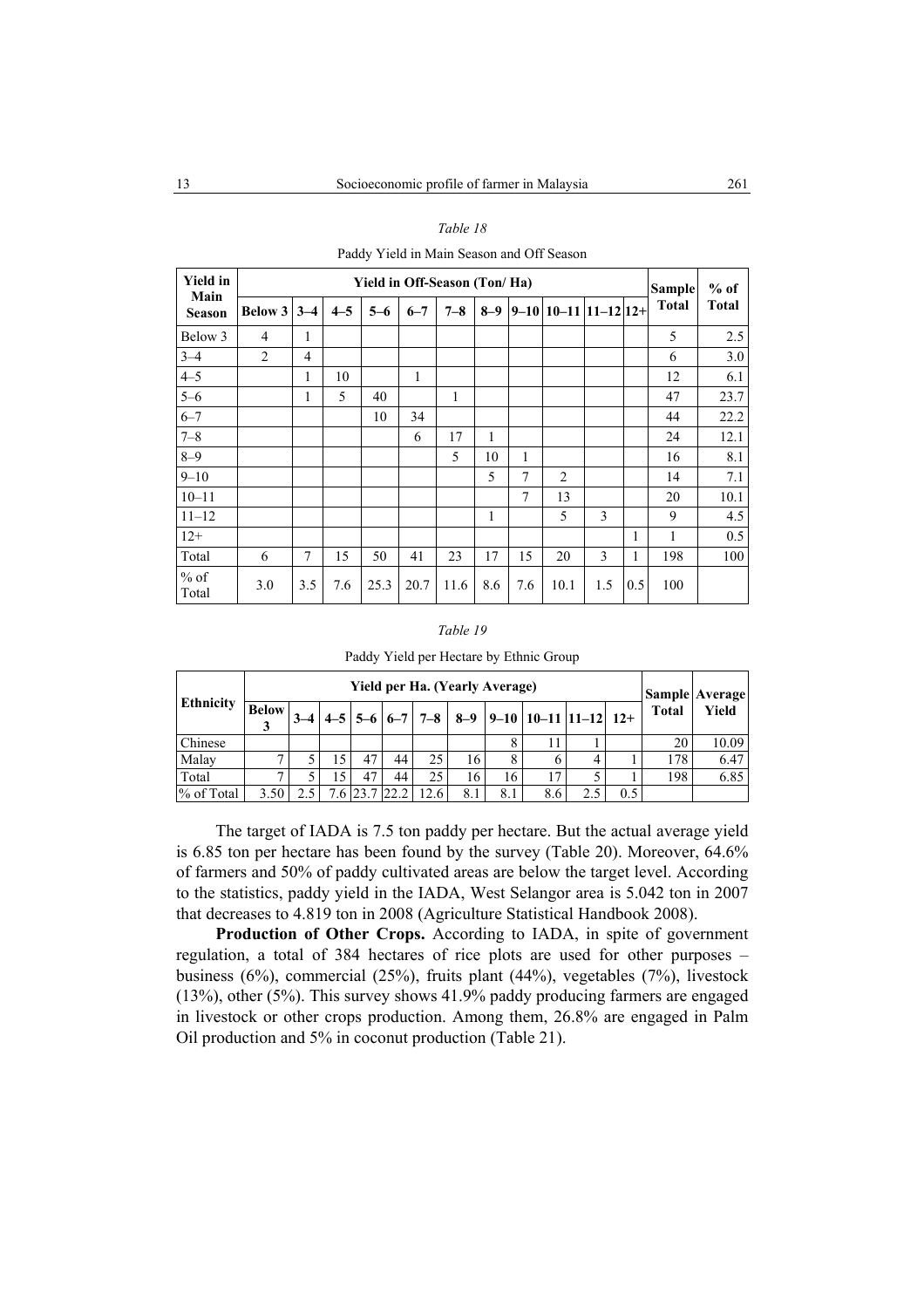Paddy Yield per Hectare by Area

|                 |                     |                |                |         | <b>Yield per Ha. (Yearly Average)</b> |                |                |                |              |              |       |       | <b>Sample Average</b> |
|-----------------|---------------------|----------------|----------------|---------|---------------------------------------|----------------|----------------|----------------|--------------|--------------|-------|-------|-----------------------|
| Area            | Below 3 3 - 4 4 - 5 |                |                | $5 - 6$ | $6 - 7$                               | $7 - 8$        | $8-9$          | $9-$<br>10     | $10 -$<br>11 | $11 -$<br>12 | $12+$ | Total | Yield                 |
| Bagan Terap     | 3                   | 1              | 4              | 6       | 6                                     | 1              |                | 1              | 1            |              |       | 25    | 5.79                  |
| Panchang Bedena | 1                   |                | 1              | 15      | 9                                     | 5              |                | 1              | 1            |              |       | 35    | 6.47                  |
| Pasir Panjang   |                     | $\overline{c}$ | ı              | 5       | $\overline{4}$                        | $\overline{2}$ |                | ш              | 1            |              |       | 18    | 6.53                  |
| Sawah Simpadan  | $\overline{2}$      | 1              | 4              | 9       | 7                                     |                |                |                |              | 2            |       | 25    | 5.7                   |
| Sekinchan       |                     |                |                |         |                                       |                |                | 7              | 11           |              |       | 19    | 10.11                 |
| Sg Leman        | 1                   |                | 3              | 4       | 9                                     | 3              | $\overline{2}$ | $\overline{2}$ |              |              |       | 24    | 6.42                  |
| Sg Nipah        |                     |                |                | 4       | 3                                     | 9              | 4              |                |              |              |       | 20    | 7.13                  |
| Sg. Burong      |                     |                | $\overline{2}$ | 4       | 6                                     | 5              | 7              | 4              | 3            |              |       | 32    | 7.35                  |
| Total           | 7                   | 5              | 15             | 47      | 44                                    | 25             | 16             | 16             | 17           | 5            |       | 198   | 6.85                  |
| % of Total      | 3.50                | 2.5            | 7.6            | 23.7    | 22.2                                  | 12.6           | 8.1            | 8.1            | 8.6          | 2.5          | 0.5   |       |                       |

Production of Other Crops and Planted Area (Ha) except Paddy

| <b>Crops</b>                          | Area           |                |              |          |                |                    |                | % of Total                     | % of Total                           |
|---------------------------------------|----------------|----------------|--------------|----------|----------------|--------------------|----------------|--------------------------------|--------------------------------------|
|                                       | <b>Below 1</b> | $1 - 2$        | $2 - 3$      | $3 - 4$  | $4+$           | <b>NR</b>          | <b>Total</b>   | <b>Other Crops</b><br>Producer | Paddy<br>Producing<br><b>Farmers</b> |
| Apple                                 |                |                |              |          |                | 1                  | 1              | 1.20%                          | 0.50%                                |
| Aquaculture                           | 1              |                |              |          |                |                    | 1              | 1.20%                          | 0.50%                                |
| Banana                                |                | 1              |              |          |                | $\overline{2}$     | 3              | 3.60%                          | 1.50%                                |
| Coco                                  |                |                |              |          |                | 1                  | 1              | 1.20%                          | 0.50%                                |
| Coconut                               | 1              | 1              |              |          |                | 8                  | 10             | 12.00%                         | 5.10%                                |
| Fishery                               | 1              |                |              |          |                | 1                  | $\overline{2}$ | 2.40%                          | 1.00%                                |
| Mango                                 |                | $\overline{2}$ |              |          |                | 1                  | 3              | 3.60%                          | 1.50%                                |
| Tuber                                 | 1              |                |              |          |                | $\overline{2}$     | 3              | 3.60%                          | 1.50%                                |
| Palm Oil                              | 12             | 6              | 3            |          | $\overline{2}$ | 30                 | 53             | 63.90%                         | 26.80%                               |
| Vegetable                             |                |                | 1            |          |                | $\overline{2}$     | 3              | 3.60%                          | 1.50%                                |
| Corn                                  |                |                | 1            |          |                |                    | 1              | 1.20%                          | 0.50%                                |
| Lime                                  |                |                |              |          |                | 1                  | 1              | 1.20%                          | 0.50%                                |
| Sugarcane                             |                |                |              |          |                | 1                  | 1              | 1.20%                          | 0.50%                                |
| Total                                 | 16             | 10             | 5            | $\theta$ | $\overline{2}$ | 50                 | 83             | 100%                           | 41.90%                               |
| % of Total Other<br>Crops Producer    | 19.30%         |                | $12\%$ 6.0%  |          |                | $0.0\%$ 2.4% 60.2% | 100%           |                                |                                      |
| % of Total Paddy<br>Producing Farmers | 8.10%          |                | $5.1\%$ 2.5% | $0.0\%$  |                | 1.0% 25.3%         | 41.90<br>$\%$  |                                |                                      |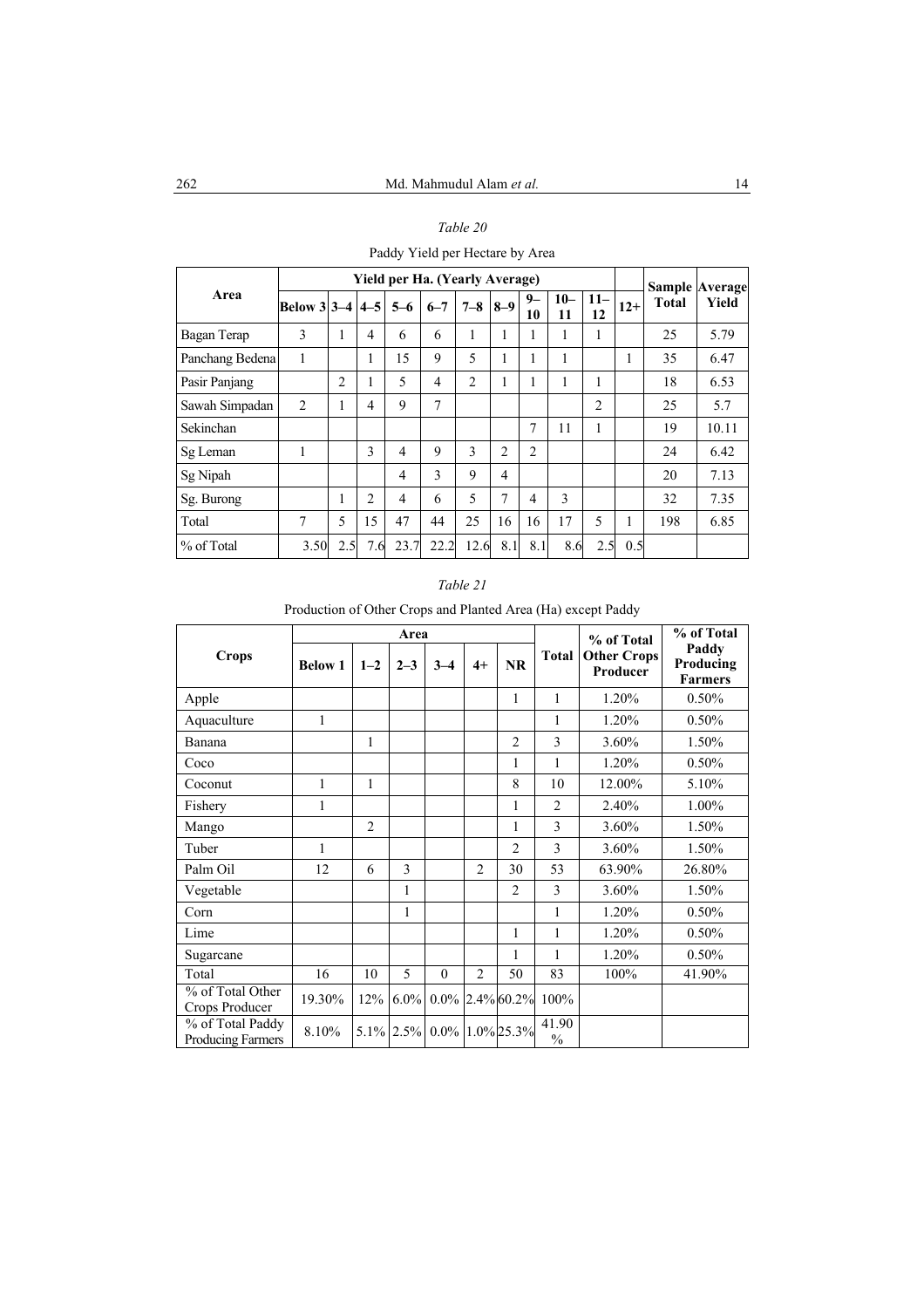**Ownership of Agricultural Land.** Among the farmers, 53% are cultivating own land only (traditional owners), 16.7% are cultivating on rented land only (enterprises), and 30.3% are cultivating both own and rented land (mixture of both). Among the own land cultivating farmers, the size of farm below 1 hectare is 11.4%, that between 1 to 3 hectares is 75.2%, and 3 or above is 13.3%. Among the farmers who are cultivating on rented lands, the size of farm of 1 to 3 hectares is 54.5% and 3 or above is 45.5%. Those who cultivate on rented land only are not cultivating below 1 hectare land area. Among the farmers who cultivate paddy on both rented and own land, 36.7% of farms' size is below 1 hectares, 33.3% is 1 to 3 hectares and 30% is 3 hectares or above.

**Availability of Machineries.** Among the farmers, 7.1% have heavy tractors, 6.1% have light, 57.6% have power sprayers, 48% have motorized blower water pumps, 57.6% have lawn-mowers and 54.4% have poison sprayers (Table 22 and Figure 3). A total 6.6% of the farmers have none of these machineries, 23.7% have only one type of machinery, 26.3% have any two types of machineries, 24.2% have any three types of machineries, and 19.2% have more than three types of machineries. It indicates that farmers are transforming to machine oriented from labour oriented.

| No. of<br>Vehicle | <b>Types of Machinery</b> |                                |                |                         |                                              |                |                          |  |  |  |  |
|-------------------|---------------------------|--------------------------------|----------------|-------------------------|----------------------------------------------|----------------|--------------------------|--|--|--|--|
|                   | Combine<br>harvester      | <b>Heavy</b><br><b>Tractor</b> | Light          | Power<br><b>Sprayer</b> | <b>Motorized Blower</b><br><b>Water Pump</b> | Lawn-<br>mower | Poison<br><b>Sprayer</b> |  |  |  |  |
|                   |                           | 9                              | 9              | 84                      | 73                                           | 104            | 79                       |  |  |  |  |
| $\overline{c}$    |                           | $\overline{2}$                 | $\overline{2}$ | 22                      | 16                                           | 10             | 25                       |  |  |  |  |
| 3                 |                           |                                |                | 6                       | 3                                            |                | 4                        |  |  |  |  |
| $\overline{4}$    |                           | $\overline{c}$                 |                |                         | 2                                            |                |                          |  |  |  |  |
| 5                 |                           |                                |                |                         |                                              |                |                          |  |  |  |  |
| 6                 |                           |                                |                |                         |                                              |                |                          |  |  |  |  |
| Total             | $\theta$                  | 14                             | 12             | 114                     | 95                                           | 114            | 108                      |  |  |  |  |
| % of Total        | $0.00\%$                  | 7.10%                          | 6.10%          | 57.60%                  | 48.00%                                       | 57.60%         | 54.50%                   |  |  |  |  |

*Table 22*  Types and Number of Machineries Available of Farmers



Figure 3. Different Types of Machineries Available by Individual Farmer *Source:* Primary Data from Survey.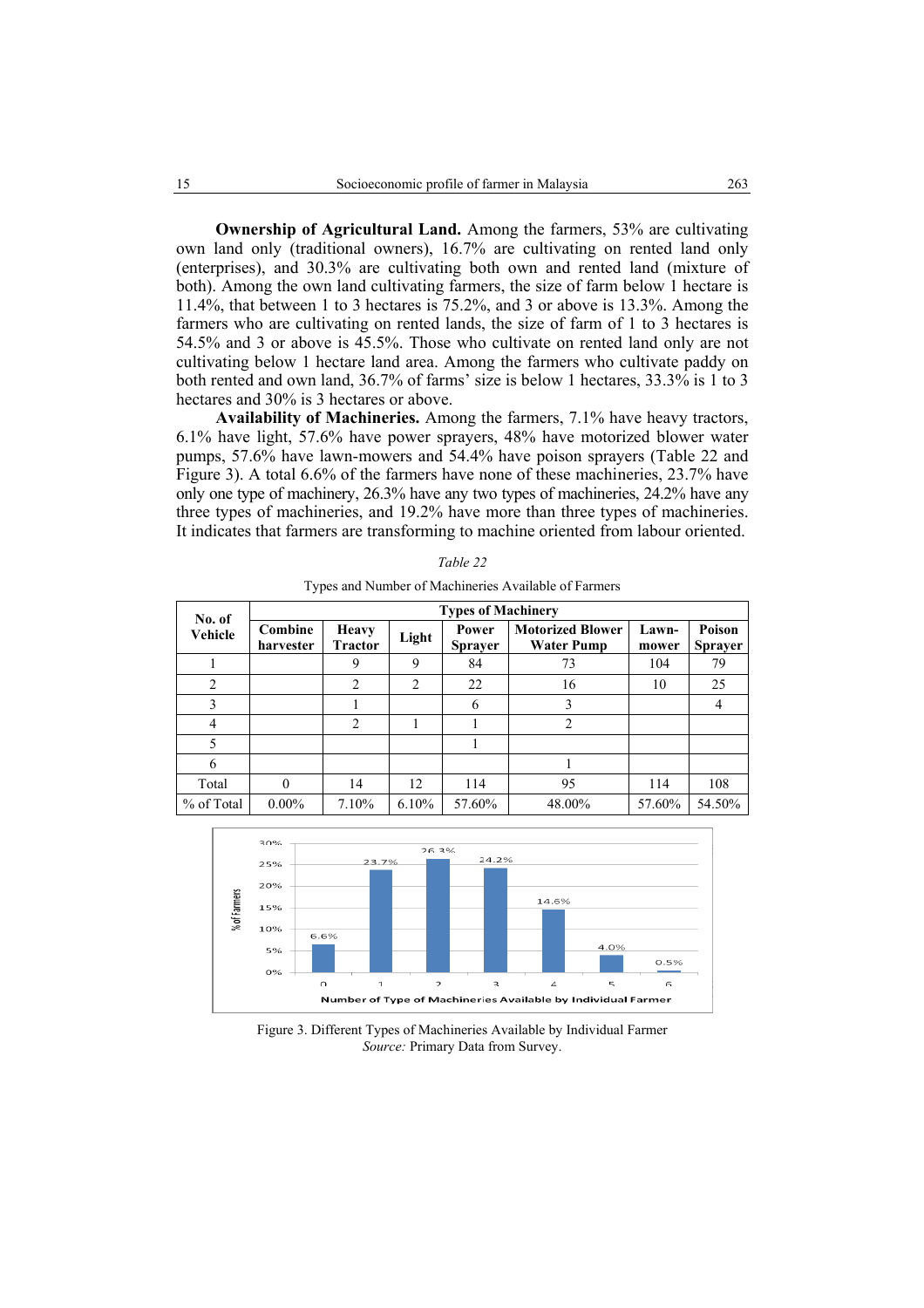## **4. CONCLUSION AND RECOMMENDATIONS**

The socioeconomic characteristics of farmer and farm are important for better policy options. Though the research location is under Integrated Agricultural Development Area (IADA), the characteristics of farming community are different than other social groups. Due to low agricultural profitability, young people are not interested in agriculture and shift towards SME and industrial sectors. So, the farmers are old age group and also less productive group. Most of the farmers have large family size and no alternative sources of income except agriculture. Moreover, most of the cases there is only one earning family members as a result the dependency ratios are very high. Majority of the farmers are educated, but highly educated people are also not interested in agriculture because low profitability in respect to off-farm wage. Most of the farmers have own house and minimum one vehicle per household. The agricultural fields of the farmers are also close to their house. Based on the ethnicity there are several differences among farmers groups. Chinese farmers are richer and their productivity is better than Malay farmers.

In the study area, the component of paddy productivity including irrigation, timing of crop cycle, fertilizers etc are highly controlled by IADA authority. Here, government make rules to produce particular crop in particular area, but farmers' tendency increases to violate the rule due to changing profitability rate among different crops. As a result, expected areas of cultivation for a particular crop differ highly than actual cultivated areas. In some cases, farmers are not interested to cultivate land so that total cultivated land also differs from cultivatable land. Still now, most of the farmers are the small farmers, but day by day commercial farms are increasing. Due to low profitability, small land owners are interested to lease land to large farms, and the number of large farm increases due to the opportunity of economies of scale. Currently, paddy productivity of half of the farmers under IADA North-West Selangor is below the target level, but overall productivity is close to target level. Moreover, the overall rate of paddy productivity under this IADA is far better than national rate. The reason of the high productivity rate in this area is the commercial large farms, not the individual farmers. The commercial farms also have good technology rather than labor oriented approaches, and they also take the opportunity of high productivity incentive from government. So, there is a dilemma for high productivity vs. socioeconomic sustainability of small farmers.

Government bodies need to carefully define its subsidy supports and incentive programmes to influence farm-level production practices and financial management. Furthermore, it needs to define and ensure the compensation, minimum income protection, and insurance facility for the affected groups. Other relevant factors, such as agricultural wage, land leasing system and rate, maximum farm size etc need much attention. Here government tries to increase overall productivity to gain self sufficiency, or close to self sufficiency, and to ensure food security. That causes to increase farm size and commercial farm, which will further increase